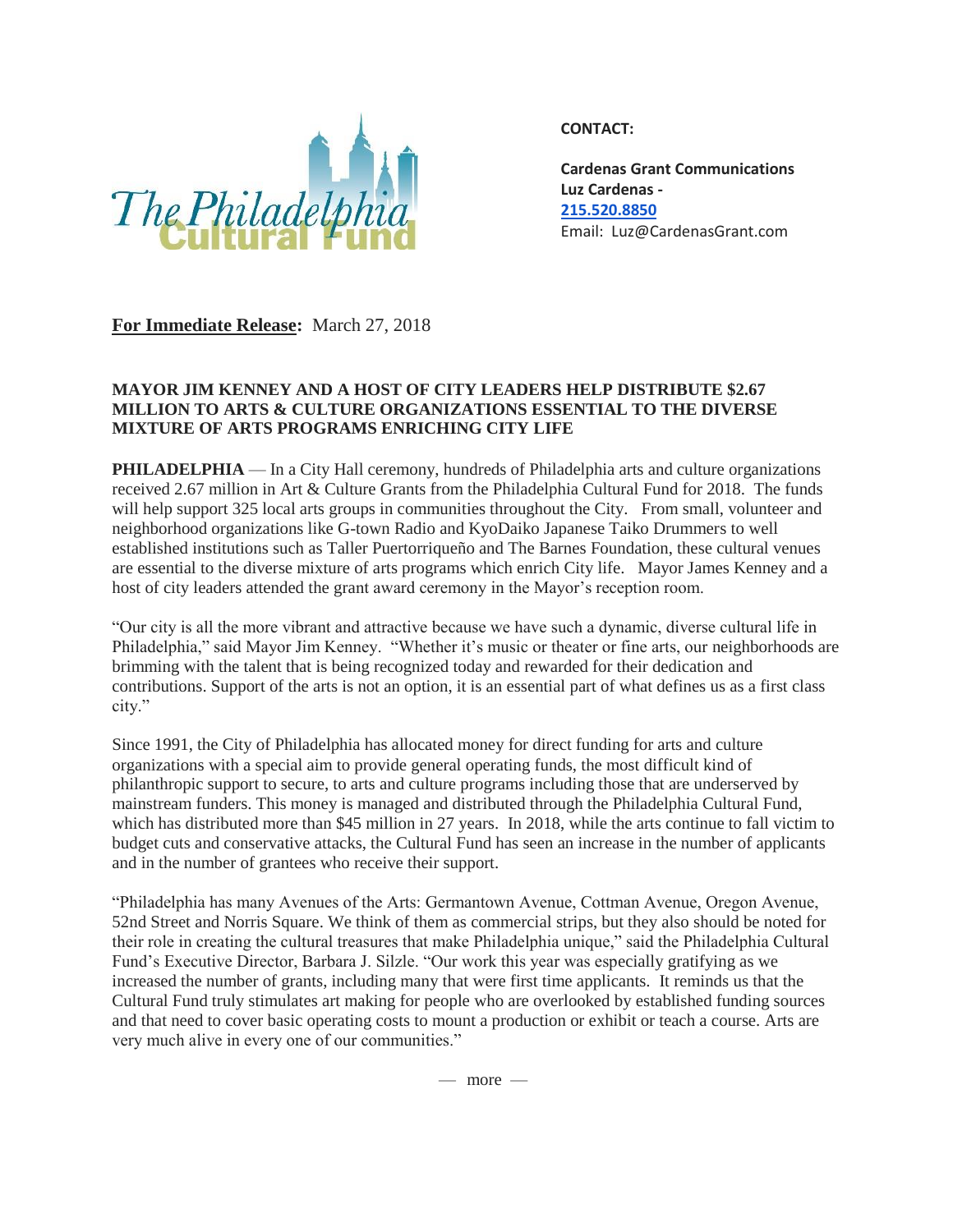## **Philadelphia Cultural Fund Awards \$2.67 Million to Arts & Culture Organizations Page Two**

The Cultural Fund is largest grantmaker in the City whose sole focus is to support and foster the mission of Philadelphia's arts organizations, including those most vulnerable arts making programs in city neighborhoods. 45% of the grants were given to groups with budgets smaller than \$150,000; 28% have budgets of less than \$50,000. Many of these groups have no paid staff. Power Street Theater Company is an excellent example of the type of community arts making that the Cultural Fund helps to sustain and grow. In conjunction with West Kensington Ministries, they premiered *Las Mujeres* during women's history month this year to highlight the impact of notable Latina artists, entertainers, scientists and activists on the lives of contemporary women.

The Cultural Fund has also prioritized efforts to discover and encourage community arts makers who have not applied for support. The number of grants awarded this year increased by 21, and 25 organizations were first time applicants.

"At a time when so many communities feel underrepresented and under attack, support for the arts as a vehicle for empowerment and change is more important than ever. I am grateful that the Cultural Fund takes such great care to find organizations in every community that reflect the many different cultures and ethnicities of this city of neighborhoods," added Philadelphia City Council President Darrell L. Clarke. "We are also proud to give recognition to a group that lives up to the spirit of our esteemed colleague, the late David Cohen, who was not only passionate about the arts, but was a fierce advocate for justice and equity for all of our citizens."

The 2018 recipient of the David Cohen Award is PhillyCAM, Philadelphia's public access television station. The Cultural Fund's Board of Directors established the non-cash Award in 2006 to honor and perpetuate the extraordinary legacy of the late Councilman David Cohen, a lifelong advocate and supporter of Philadelphia's arts and culture community. The Award recognizes an arts and culture organization in the City which has demonstrated by its mission, programming, art-related work product, or services offered, an outstanding commitment to social and economic justice.

"We are so honored to receive the Councilman David Cohen Award for our work making it possible for people not typically represented in mainstream media to learn new technical skills and have an outlet through which to share their stories," said PhillyCAM's Executive Director Gretjen Clausing. "This Award has special meaning for us since Councilman Cohen was a key advocate of the fight for public access television back in the early 2000s. PhillyCAM would not exist without his leadership in City Council and mentorship on how to use grassroots organizing to shift public policy."

For many Philadelphia arts and culture organizations, the Philadelphia Cultural Fund is a gateway funder, a source of assistance for first proposals and for "new and emerging" organizations that have been operating for less than five years. All grant applicants are eligible for an evaluation session with the Cultural Fund's staff who provide professional feedback from the Peer Review Panel that will help strengthen their ability to apply for funding next year as well as to apply to other funders for support. The Peer Review Panel who evaluate and score grant applications and conduct site visits are more than 100 volunteers from all sectors of the industry including artists, administrators, technicians, and educators.

A list of the Philadelphia Cultural Fund's 2018 Art & Culture Grant recipients is attached.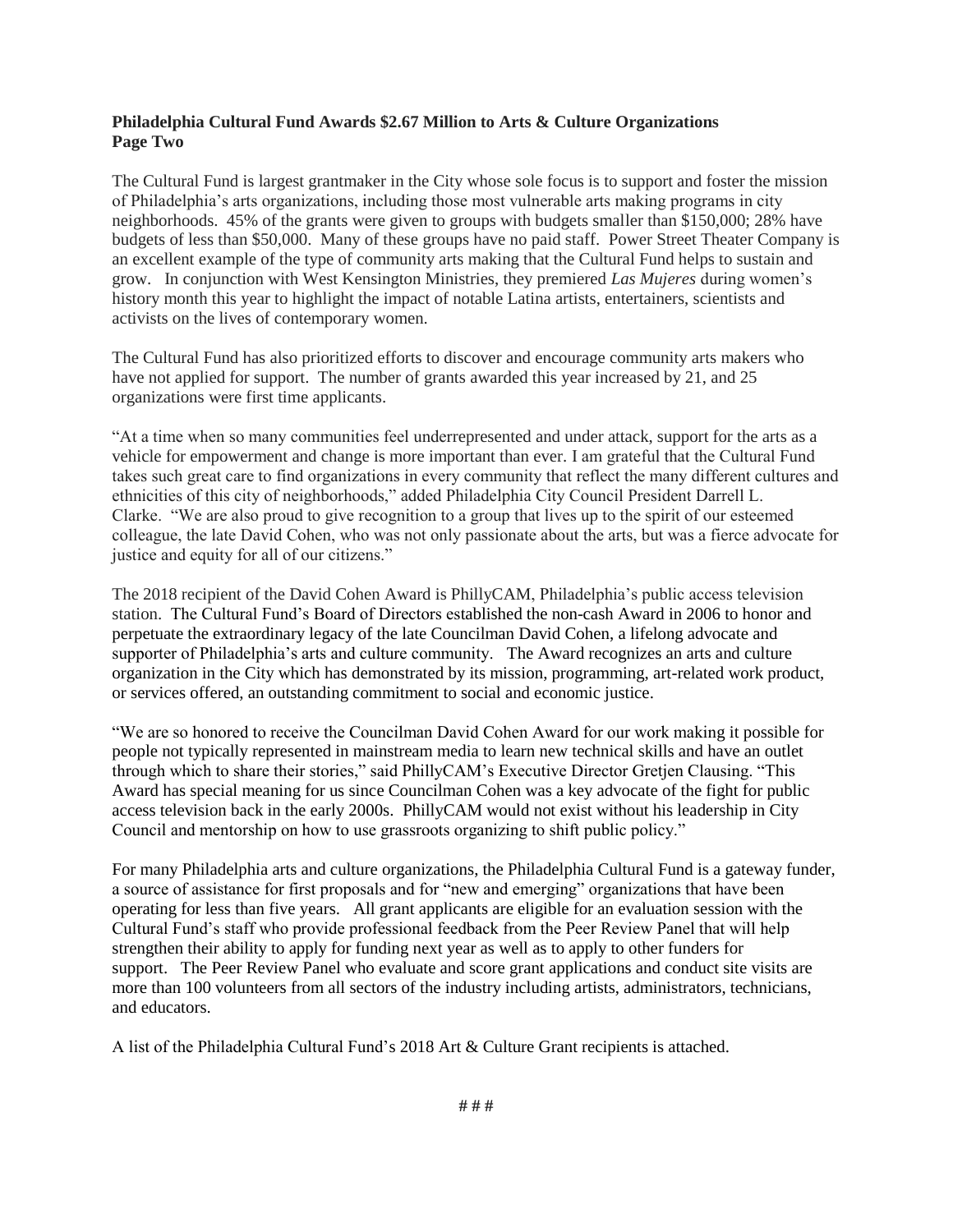## **About The Philadelphia Cultural Fund:**

*Established in 1991 to support and enhance the cultural life and vitality of the City of Philadelphia and its residents, the Philadelphia Cultural Fund, through the combined efforts of the Philadelphia City Council and the Mayor, promotes arts and culture as engines of social, educational and economic development and has played a key stabilizing role for numerous organizations by providing much- needed general operating funding. [www.philaculturalfund.org](http://www.philaculturalfund.org/)*

## LIST OF GRANT AWARDEES:

| 2018 Art & Culture Grantees                               | 2018 Grant<br><b>Amount</b> |
|-----------------------------------------------------------|-----------------------------|
| 11th Hour Theatre Company                                 | \$10,239                    |
| 1807 & Friends, Inc.                                      | \$8,413                     |
| 1812 Productions                                          | \$10,331                    |
| Academy of Natural Sciences of Drexel University, The     | \$10,950                    |
| Academy of Vocal Arts                                     | \$10,292                    |
| Advocate Center for Culture and Education                 | \$7,525                     |
| African Cultural Alliance of North America Inc<br>(ACANA) | \$8,295                     |
| Al-Bustan Seeds of Culture                                | \$11,082                    |
| Allens Lane Art Center                                    | \$10,279                    |
| Almanac                                                   | \$5,154                     |
| American Composers Forum, Philadelphia Chapter            | \$12,524                    |
| <b>American Philosophical Society</b>                     | \$4,266                     |
| American Swedish Historical Museum                        | \$10,114                    |
| Anna Crusis Women's Choir                                 | \$10,069                    |
| Anne-Marie Mulgrew and Dancers Company                    | \$8,888                     |
| Annenberg Center for the Performing Arts                  | \$8,802                     |
| APIARY Magazine of CultureTrust Philadelphia              | \$3,068                     |
| <b>Applied Mechanics</b>                                  | \$7,923                     |
| Arcana New Music Ensemble                                 | \$6,649                     |
| ArcheDream for Humankind                                  | \$6,374                     |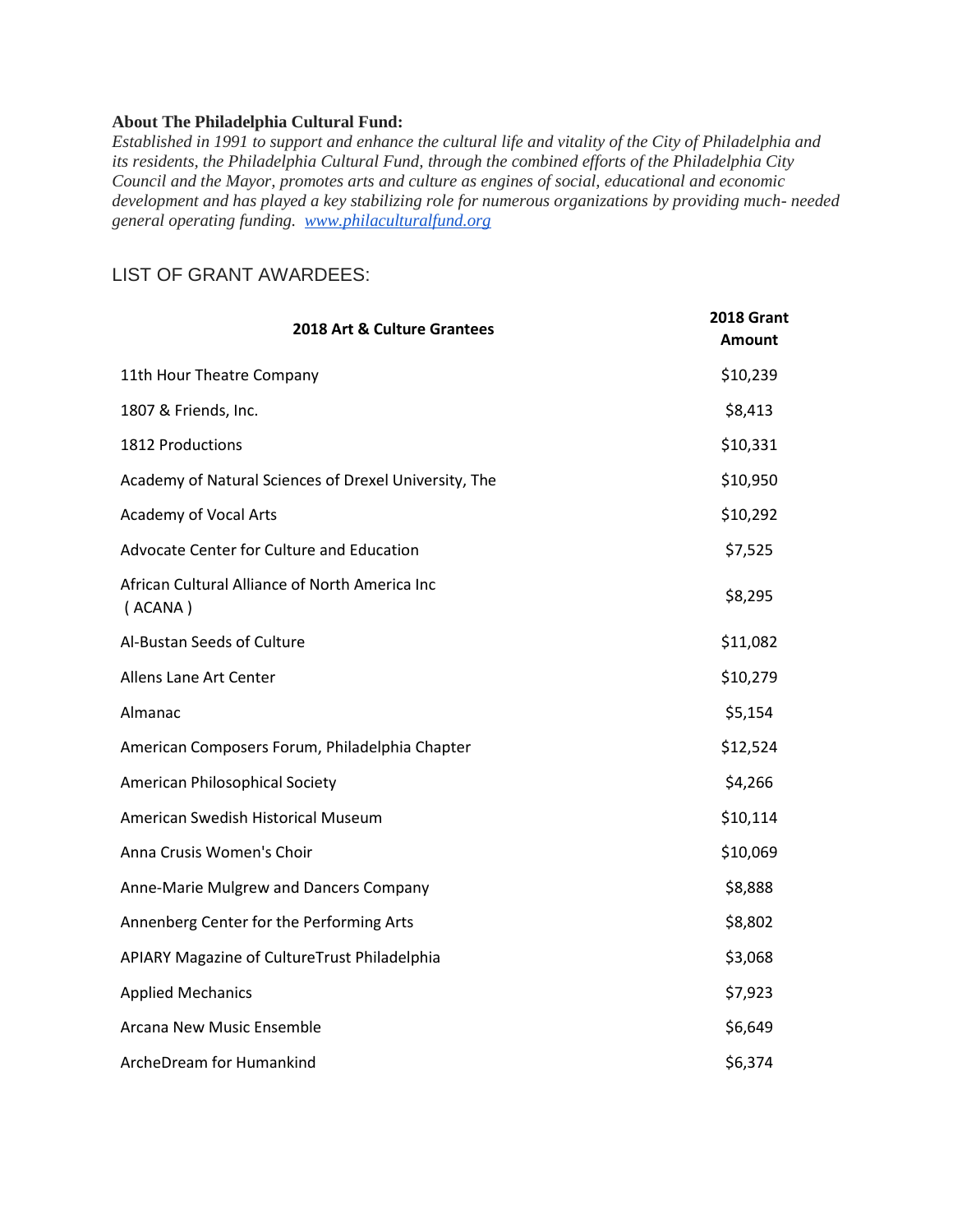| 2018 Art & Culture Grantees (continued)          | 2018 Grant<br><b>Amount</b> |
|--------------------------------------------------|-----------------------------|
| Arden Theatre Company                            | \$10,988                    |
| Ars Nova Workshop                                | \$10,316                    |
| <b>Art Sanctuary</b>                             | \$10,362                    |
| Art Sphere Inc.                                  | \$5,962                     |
| Arthur Ross Gallery                              | \$7,860                     |
| Artistas y Músicos Latino Americanos (AMLA)      | \$10,827                    |
| Art-Reach                                        | \$10,261                    |
| Arts + Business Council for Greater Philadelphia | \$8,053                     |
| ArtWell                                          | \$9,156                     |
| ARTZ Philadelphia                                | \$7,291                     |
| ASAP/After School Activities Partnerships        | \$10,885                    |
| <b>Asian Americans United</b>                    | \$12,333                    |
| Asian Arts Initiative                            | \$12,277                    |
| Association for Public Art (aPA)                 | \$11,489                    |
| <b>Astral Artists</b>                            | \$10,109                    |
| Athenaeum of Philadelphia                        | \$7,850                     |
| <b>Automatic Arts</b>                            | \$888                       |
| Awbury Arboretum Association                     | \$2,915                     |
| Azuka Theatre                                    | \$8,692                     |
| Bach Festival of Philadelphia                    | \$8,788                     |
| Bainbridge House, Inc                            | \$6,536                     |
| <b>BalletX</b>                                   | \$11,688                    |
| Barbershop Harmony Society, Philadelphia Chapter | \$5,441                     |
| Barnes Foundation, The                           | \$11,185                    |
| Bartram's Garden                                 | \$10,912                    |
| <b>Beacon Theatre Productions</b>                | \$743                       |
| Bearded Ladies Cabaret, The                      | \$11,932                    |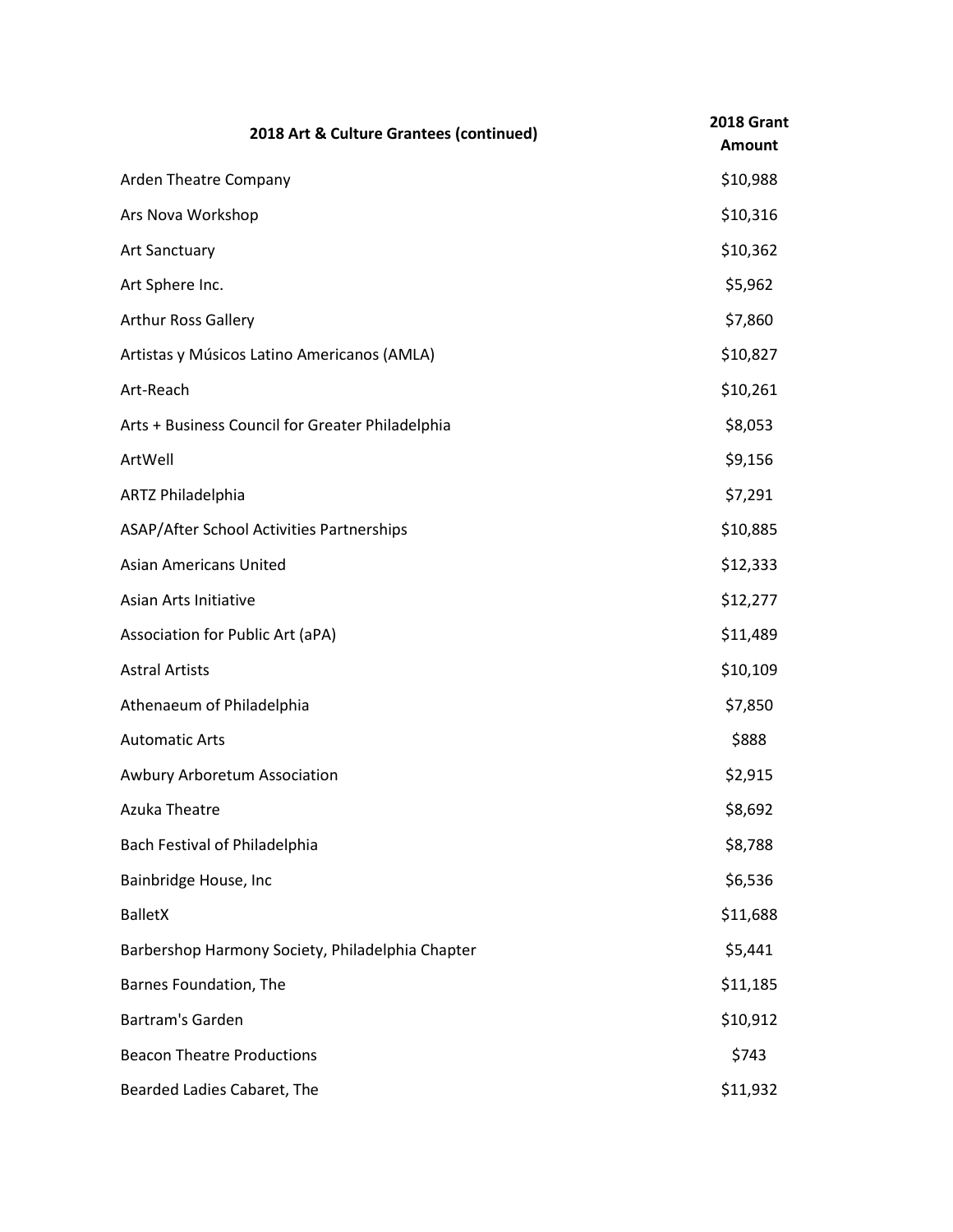| 2018 Art & Culture Grantees (continued)                                  | 2018 Grant<br><b>Amount</b> |
|--------------------------------------------------------------------------|-----------------------------|
| Berserker Residents, The                                                 | \$7,682                     |
| Best Day of My Life So Far, The                                          | \$1,514                     |
| <b>Big Picture Alliance</b>                                              | \$7,055                     |
| Birds on a Wire Dance Theatre                                            | \$545                       |
| <b>Black Pearl Chamber Orchestra</b>                                     | \$10,605                    |
| Bowerbird                                                                | \$9,347                     |
| <b>Brandywine Workshop and Archives</b>                                  | \$9,555                     |
| <b>Broad Street Review</b>                                               | \$6,336                     |
| <b>BuildaBridge</b>                                                      | \$12,005                    |
| <b>Bushfire Theatre of Performing Arts</b>                               | \$8,298                     |
| <b>Cardell Dance Theater</b>                                             | \$7,132                     |
| Caribbean Community In Philadelphia of CultureTrust Greater Philadelphia | \$679                       |
| Caribbean Festival & Cultural Organization of Pennsylvania               | \$7,121                     |
| Casa de Duende                                                           | \$455                       |
| Center for Architecture and Design                                       | \$4,997                     |
| Center for Art in Wood, The                                              | \$9,544                     |
| Center for Emerging Visual Artists, The                                  | \$9,868                     |
| Center in the Park                                                       | \$8,580                     |
| Centro Nueva Creación                                                    | \$10,765                    |
| Chamber Orchestra of Philadelphia, The                                   | \$9,869                     |
| <b>Chestnut Street Singers</b>                                           | \$2,481                     |
| Chinese American Women's Sisterhood Society of Philadelphia              | \$5,461                     |
| Choral Arts Society of Philadelphia, The                                 | \$7,713                     |
| <b>Christ Church Preservation Trust</b>                                  | \$10,530                    |
| cinéSPEAK of CultureTrust of Greater Philadelphia                        | \$648                       |
| Clay Studio                                                              | \$11,350                    |
| <b>Cleaver Magazine</b>                                                  | \$4,094                     |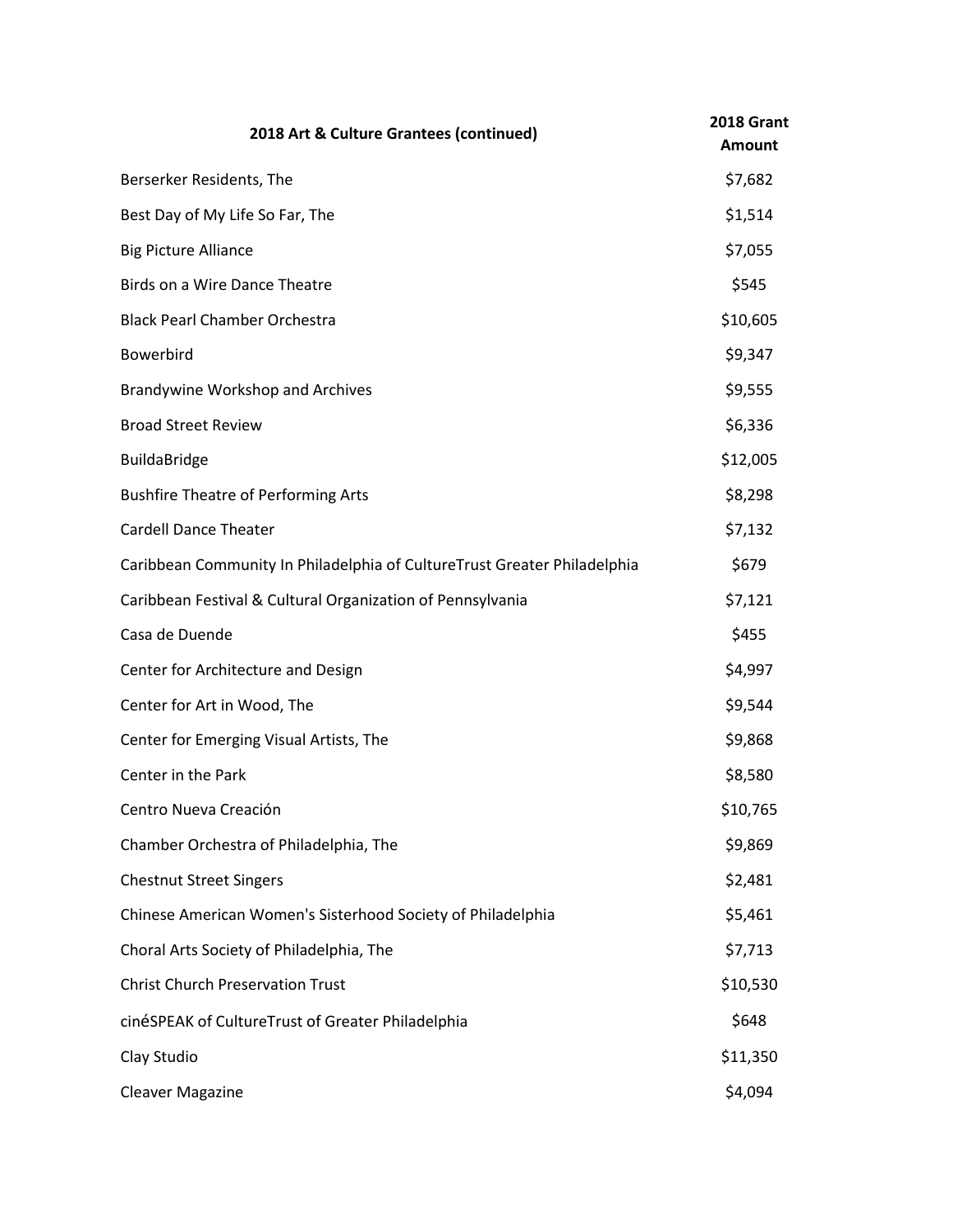| 2018 Art & Culture Grantees (continued)                          | 2018 Grant<br><b>Amount</b> |
|------------------------------------------------------------------|-----------------------------|
| Cliveden, Inc.                                                   | \$12,055                    |
| Collaborative Cataloging Japan                                   | \$2,394                     |
| <b>Commonwealth Youthchoirs</b>                                  | \$9,200                     |
| <b>Community Education Center</b>                                | \$10,434                    |
| <b>Concert Operetta Theater</b>                                  | \$3,751                     |
| Concord School House and Upper Burying Ground of Germantown, The | \$4,510                     |
| <b>Conservation Center for Art and Historic Artifacts</b>        | \$10,134                    |
| COSACOSA art at large, Inc.                                      | \$11,598                    |
| Crossing, The                                                    | \$11,190                    |
| <b>Crossroads Music</b>                                          | \$9,840                     |
| CultureWorks Greater Philadelphia                                | \$10,343                    |
| Curio Theatre Company, The                                       | \$11,265                    |
| <b>Curtis Institute of Music</b>                                 | \$11,035                    |
| Da Vinci Art Alliance                                            | \$7,867                     |
| Dance Iquail                                                     | \$8,443                     |
| Dancefusion                                                      | \$10,830                    |
| <b>Dancing Classrooms Philly</b>                                 | \$11,695                    |
| Danse4Nia Repertory Ensemble, Inc.                               | \$7,998                     |
| <b>Directors Gathering</b>                                       | \$6,704                     |
| Dolce Suono Ensemble                                             | \$10,753                    |
| Eastern State Penitentiary Historic Site, Inc.                   | \$8,377                     |
| <b>Ebenezer Maxwell Mansion</b>                                  | \$6,090                     |
| EgoPo Classic Theater                                            | \$11,861                    |
| <b>Eleone Dance Theatre</b>                                      | \$11,199                    |
| <b>Elfreth's Alley Association</b>                               | \$6,366                     |
| <b>Enchantment Theatre Company</b>                               | \$10,486                    |
| Encore Series, Inc. d/b/a The Philly POPS                        | \$4,898                     |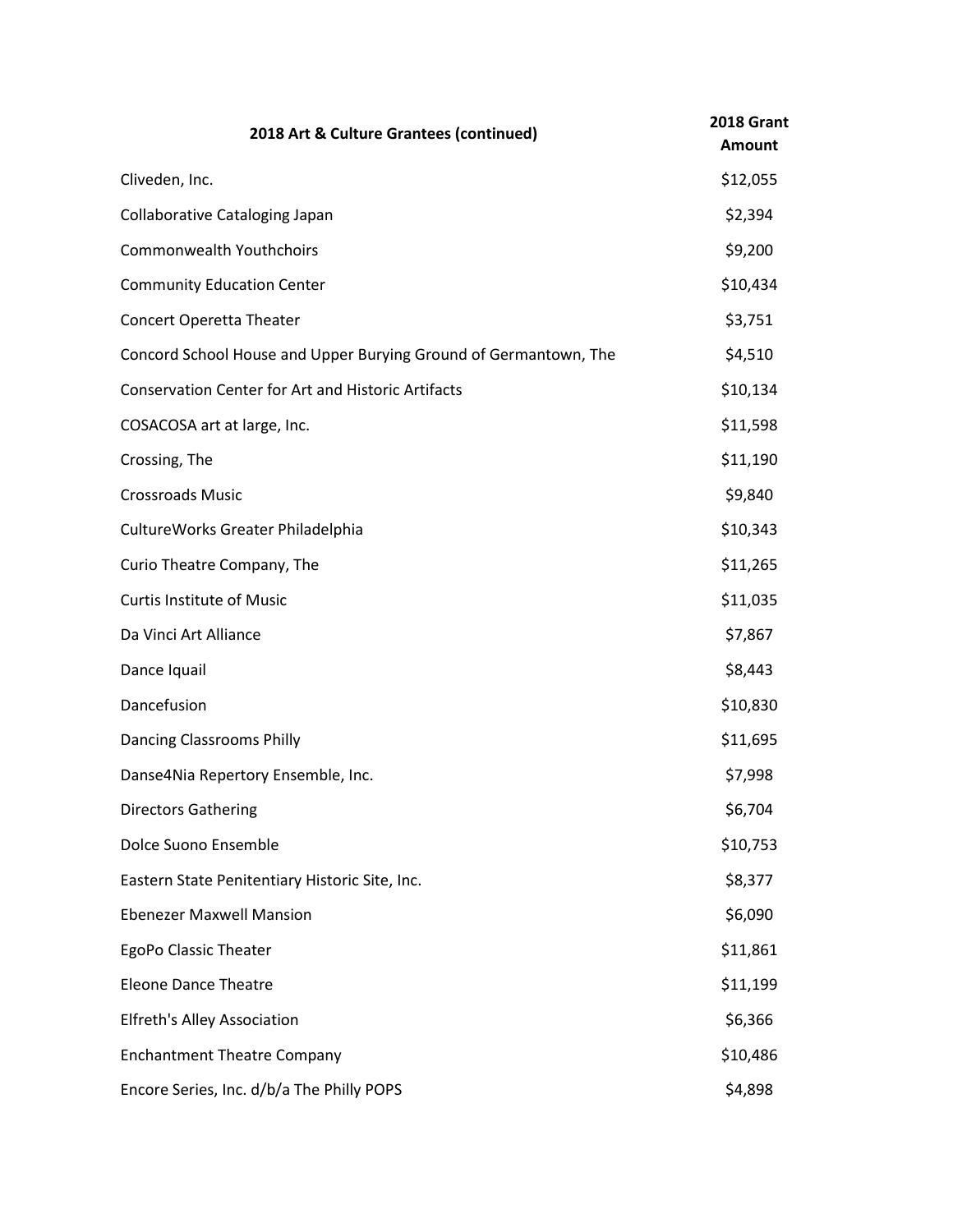| 2018 Art & Culture Grantees (continued)                | 2018 Grant<br><b>Amount</b> |
|--------------------------------------------------------|-----------------------------|
| Esther Klein Gallery, University City Science Center   | \$9,606                     |
| Fabric Workshop and Museum, The                        | \$9,306                     |
| <b>Fairmount Park Conservancy</b>                      | \$6,201                     |
| Fidget                                                 | \$3,735                     |
| <b>First Person Arts</b>                               | \$10,392                    |
| Fleisher Art Memorial                                  | \$12,722                    |
| Fort Mifflin on the Delaware                           | \$9,238                     |
| Franklin Institute                                     | \$13,425                    |
| Free Library of Philadelphia Foundation                | \$11,268                    |
| Friends of Laurel Hill Cemetery                        | \$4,939                     |
| FringeArts                                             | \$10,256                    |
| Galleries at Moore College of Art & Design, The        | \$11,314                    |
| Georgia E. Gregory Interdenominational School of Music | \$11,397                    |
| German Society of Pennsylvania                         | \$9,777                     |
| Gershman Y, The                                        | \$9,901                     |
| <b>Girls Rock Philly</b>                               | \$12,555                    |
| Glen Foerd Conservation Corporation                    | \$9,881                     |
| Global Philadelphia Association                        | \$1,083                     |
| Greater Philadelphia Cultural Alliance                 | \$12,195                    |
| Group Motion Multi Media Dance Theater                 | \$10,211                    |
| G-town Radio                                           | \$4,218                     |
| Head & The Hand Workshop, The                          | \$4,327                     |
| <b>Headlong Dance Theater</b>                          | \$11,911                    |
| Her Philly MOVES                                       | \$1,930                     |
| Hidden City Philadelphia                               | \$10,634                    |
| <b>Historic Fairhill</b>                               | \$11,258                    |
| <b>Historic Germantown</b>                             | \$11,794                    |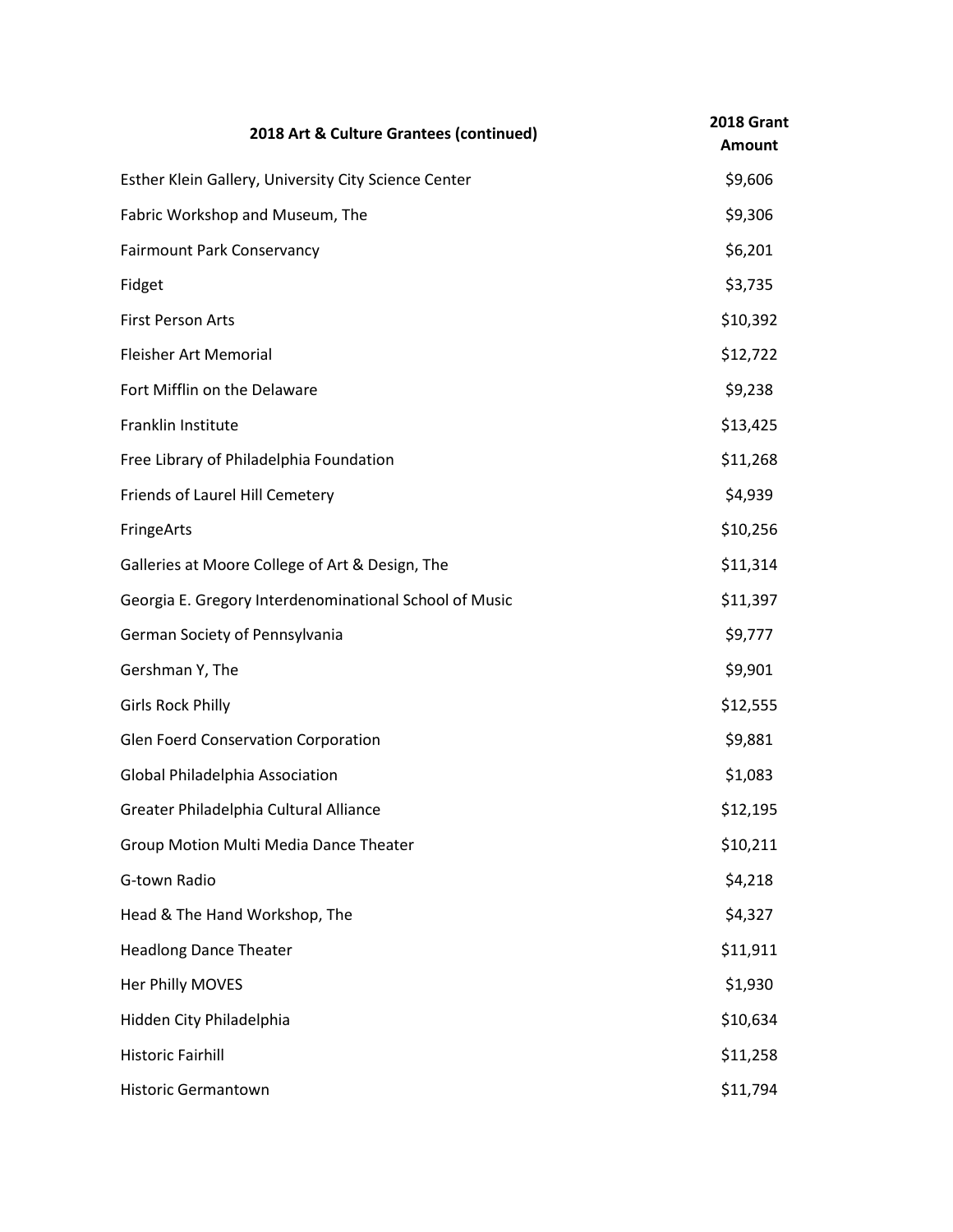| 2018 Art & Culture Grantees (continued)                                    | 2018 Grant<br><b>Amount</b> |
|----------------------------------------------------------------------------|-----------------------------|
| Historic RittenhouseTown, Inc.                                             | \$10,303                    |
| Historical Society of Frankford, The                                       | \$2,803                     |
| Historical Society of Pennsylvania, The                                    | \$8,348                     |
| Idiopathic Ridiculopathy Consortium, The                                   | \$6,086                     |
| iMPeRFeCT Gallery of Culture Trust Greater Philadelphia                    | \$7,154                     |
| Independence Seaport Museum                                                | \$10,331                    |
| Inis Nua Theatre Company                                                   | \$7,957                     |
| InLiquid.com                                                               | \$12,122                    |
| Institute of Contemporary Art at the University of Pennsylvania            | \$10,299                    |
| <b>InterAct Theatre Company</b>                                            | \$10,394                    |
| Intercultural Journeys                                                     | \$10,068                    |
| International Association of Performing Arts for Young People, Inc. (IPAY) | \$7,277                     |
| International Ballet Exchange                                              | \$10,305                    |
| International House Philadelphia, Inc.                                     | \$4,556                     |
| Iron Factory, The                                                          | \$1,740                     |
| Islamic Cultural Preservation & Information Council / New Africa CDC       | \$7,595                     |
| Japan America Society of Greater Philadelphia                              | \$9,386                     |
| Jazz Orchestra of Philadelphia                                             | \$4,509                     |
| Johnson House Historic Site, Inc.                                          | \$7,767                     |
| <b>JUNK</b>                                                                | \$6,304                     |
| Just Act                                                                   | \$8,890                     |
| <b>Kaleid Theatre</b>                                                      | \$1,886                     |
| Kama-Sahlor Group, The                                                     | \$3,824                     |
| Kimmel Center, Inc.                                                        | \$7,933                     |
| Koresh Dance Company                                                       | \$10,751                    |
| Kulu Mele African Dance & Drum Ensemble                                    | \$10,472                    |
| Kun-Yang Lin/Dancers                                                       | \$11,597                    |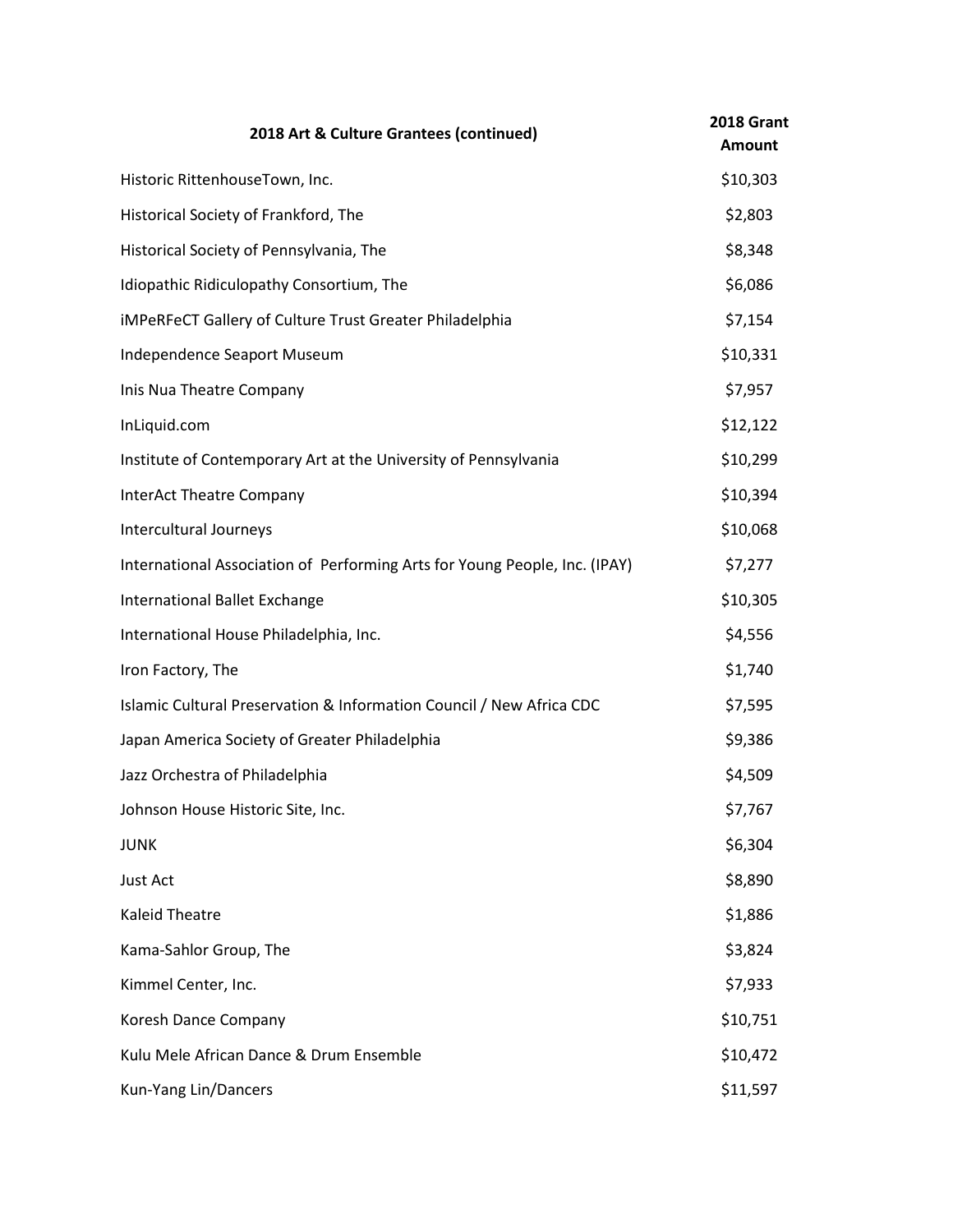| 2018 Art & Culture Grantees (continued)             | 2018 Grant<br><b>Amount</b> |
|-----------------------------------------------------|-----------------------------|
| KyoDaiko Japanese Taiko Drummers                    | \$7,181                     |
| La Salle University Art Museum                      | \$11,602                    |
| Lady Hoofers Tap Ensemble, The                      | \$3,821                     |
| Lantern Theater Company                             | \$11,781                    |
| Leah Stein Dance Company                            | \$9,590                     |
| Library Company of Philadelphia                     | \$7,546                     |
| <b>Lightning Rod Special</b>                        | \$2,579                     |
| LiveConnections                                     | \$7,301                     |
| Love Now Media                                      | \$3,400                     |
| Lyric Fest                                          | \$11,021                    |
| MacGuffin Theatre & Film Company                    | \$7,623                     |
| Manayunk Art Center                                 | \$9,856                     |
| Mascher Dance                                       | \$8,050                     |
| Mauckingbird Theatre Company                        | \$9,988                     |
| <b>Media Mobilizing Project</b>                     | \$8,403                     |
| Mendelssohn Club of Philadelphia                    | \$10,882                    |
| <b>Mexican Cultural Center</b>                      | \$10,761                    |
| <b>Mighty Writers</b>                               | \$10,572                    |
| Moonstone                                           | \$9,226                     |
| Morris Arboretum of the University of Pennsylvania  | \$11,873                    |
| Mt. Airy Art Garage                                 | \$9,528                     |
| Multicultural Arts Exchange of CultureTrust         | \$4,658                     |
| Musicopia                                           | \$12,181                    |
| Mutya Philippine Dance Company                      | \$6,127                     |
| Naked Stark, The                                    | \$4,594                     |
| Nashirah-the Jewish Chorale of Greater Philadelphia | \$7,536                     |
| <b>National Liberty Museum</b>                      | \$8,119                     |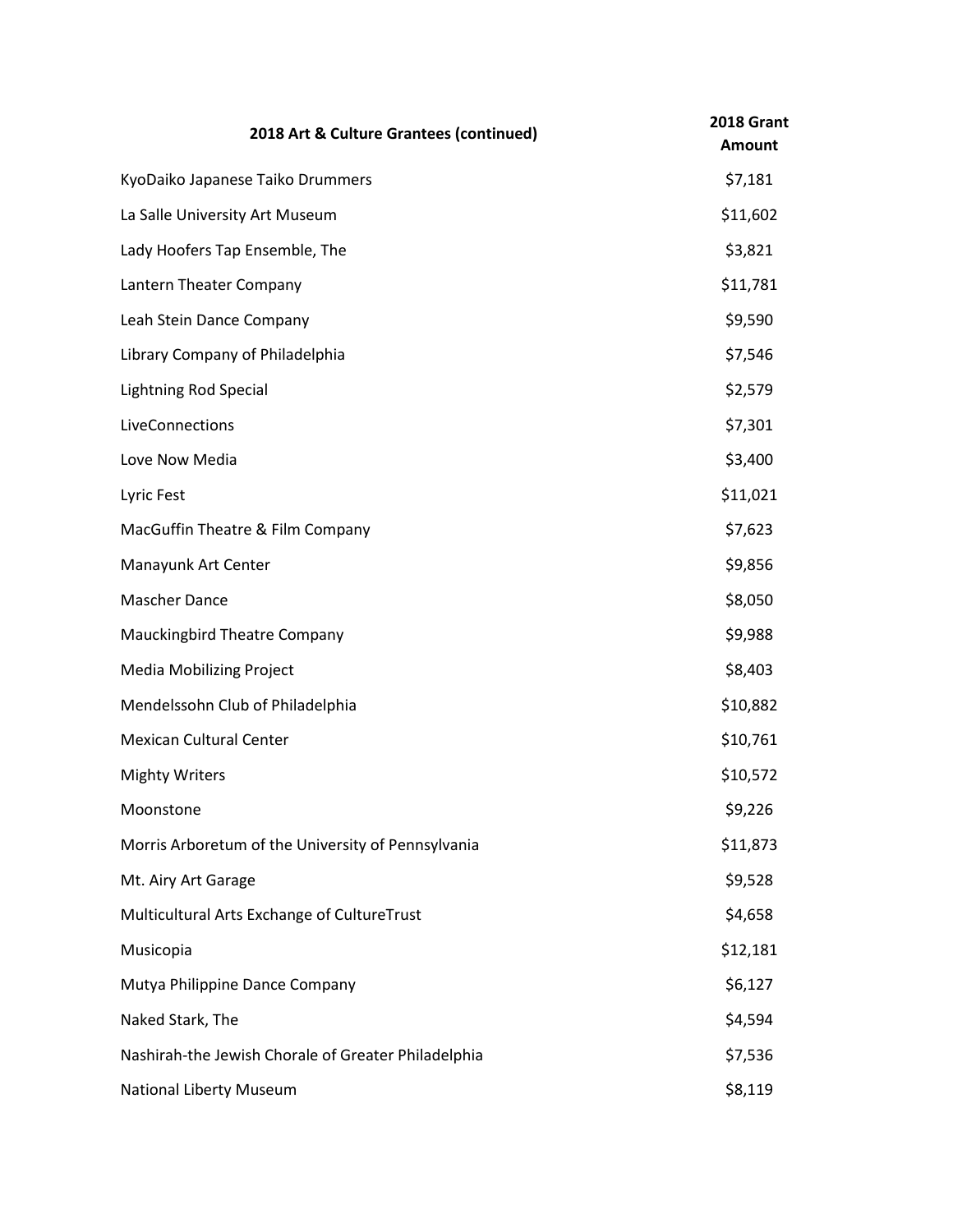| 2018 Art & Culture Grantees (continued)                  | <b>2018 Grant</b><br><b>Amount</b> |
|----------------------------------------------------------|------------------------------------|
| National Museum of American Jewish History               | \$9,448                            |
| <b>Network for New Music</b>                             | \$12,116                           |
| New Paradise Laboratories Theatre, Inc.                  | \$10,666                           |
| Next Move Dance (formerly Dance Affiliates)              | \$9,345                            |
| Nichole Canuso Dance Company                             | \$10,235                           |
| Olney Culture Lab of CultureTrust Greater Philadelphia   | \$3,050                            |
| Opera Philadelphia                                       | \$11,978                           |
| Orbiter 3                                                | \$8,975                            |
| Orchestra 2001, Inc.                                     | \$10,776                           |
| Painted Bride Art Center                                 | \$6,591                            |
| <b>Partners for Sacred Places</b>                        | \$8,995                            |
| Pasion y Arte                                            | \$9,176                            |
| Pennsylvania Academy of the Fine Arts                    | \$12,162                           |
| Pennsylvania Ballet Association                          | \$7,486                            |
| Performance Garage, The                                  | \$11,068                           |
| Philadelphia Art Alliance                                | \$7,633                            |
| Philadelphia Artists' Collective                         | \$11,397                           |
| Philadelphia Arts in Education Partnership               | \$11,367                           |
| Philadelphia Asian American Film Festival                | \$9,421                            |
| Philadelphia Boys Choir and Chorale                      | \$10,524                           |
| Philadelphia Chamber Ensemble, The                       | \$5,472                            |
| Philadelphia Chamber Music Society                       | \$11,905                           |
| Philadelphia Chinese Opera Society                       | \$10,253                           |
| Philadelphia Clef Club of Jazz and Performing Arts, Inc. | \$9,498                            |
| Philadelphia Community Access Media (PhillyCAM)          | \$10,217                           |
| Philadelphia Community Tap Project, The                  | \$716                              |
| Philadelphia Dance Company (PHILADANCO!)                 | \$10,886                           |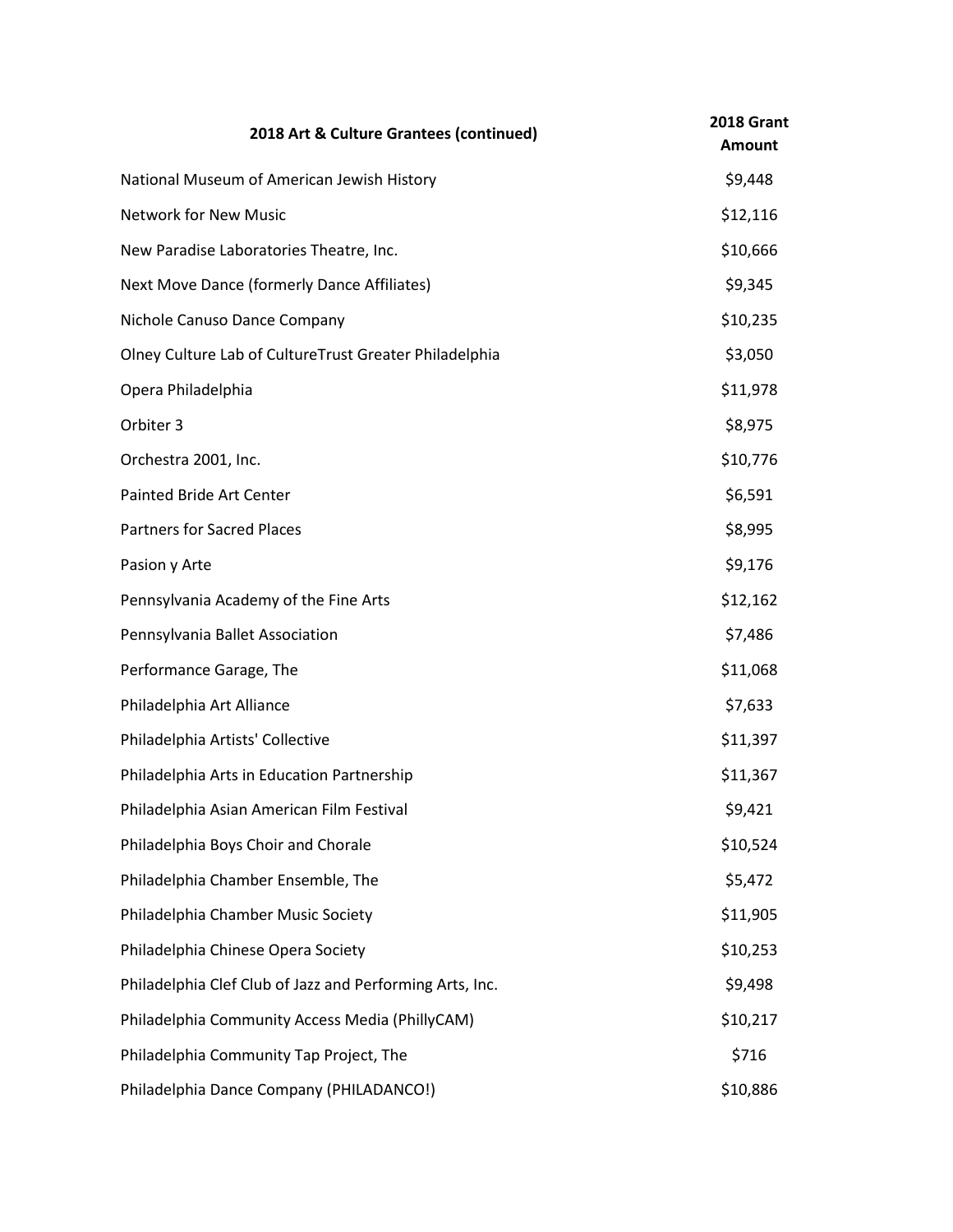| 2018 Art & Culture Grantees (continued)                                 | 2018 Grant<br><b>Amount</b> |
|-------------------------------------------------------------------------|-----------------------------|
| Philadelphia Dance Projects                                             | \$10,219                    |
| Philadelphia Film Society                                               | \$8,521                     |
| Philadelphia Folklore Project                                           | \$10,228                    |
| Philadelphia Freedom Band                                               | \$2,774                     |
| Philadelphia Gay Men's Chorus                                           | \$9,368                     |
| Philadelphia Guild of Hand Weavers, The                                 | \$5,159                     |
| Philadelphia Latino Film Festival of CultureTrust Greater Philadelphia  | \$8,947                     |
| Philadelphia Orchestra                                                  | \$8,471                     |
| Philadelphia Photo Arts Center                                          | \$11,383                    |
| Philadelphia Regional Arts Consortium, The                              | \$12,444                    |
| Philadelphia Sculptors                                                  | \$9,737                     |
| Philadelphia Shakespeare Theatre, The                                   | \$7,995                     |
| Philadelphia Sinfonia Association                                       | \$10,506                    |
| Philadelphia Sketch Club                                                | \$5,129                     |
| Philadelphia Society for the Preservation of Landmarks (PhilaLandmarks) | \$5,174                     |
| Philadelphia Stories                                                    | \$6,170                     |
| Philadelphia Voices of Pride                                            | \$5,587                     |
| Philadelphia Waterborne of CultureTrust Greater Philadelphia            | \$4,009                     |
| Philadelphia Women in Film and Television                               | \$1,945                     |
| Philadelphia Women's Theatre Festival                                   | \$3,887                     |
| Philadelphia Wooden Boat Factory                                        | \$11,908                    |
| Philadelphia Young Playwrights                                          | \$12,156                    |
| Philadelphia Youth Orchestra                                            | \$10,184                    |
| Philadelphia's Magic Gardens                                            | \$10,427                    |
| <b>Philly Game Mechanics</b>                                            | \$620                       |
| Philly Pigeon LLC, The                                                  | \$2,771                     |
| Philly Youth Poetry Movement                                            | \$9,953                     |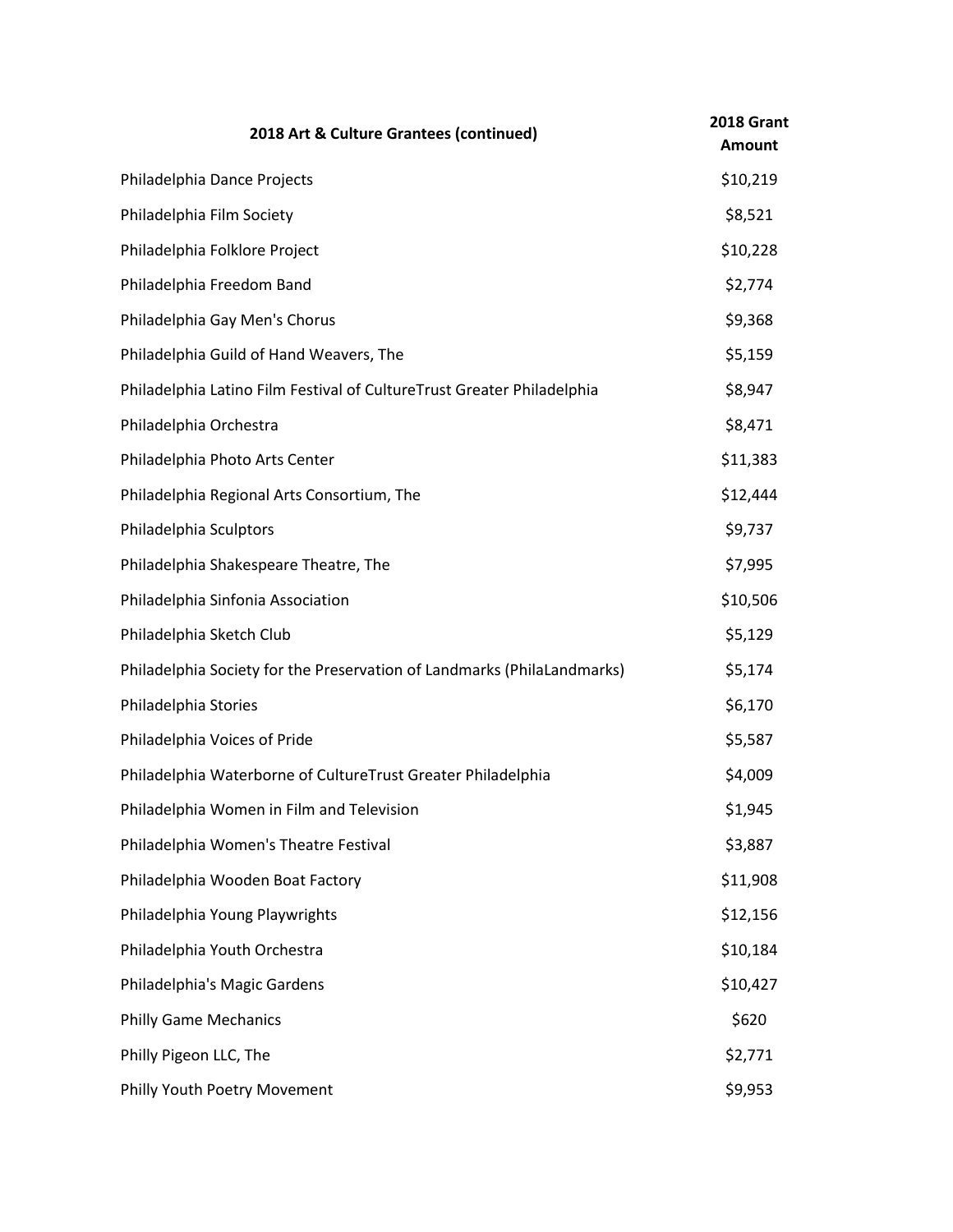| 2018 Art & Culture Grantees (continued)            | 2018 Grant<br><b>Amount</b> |
|----------------------------------------------------|-----------------------------|
| PHILO Project, The                                 | \$9,103                     |
| Piffaro, the Renaissance Band                      | \$11,929                    |
| Pig Iron Theatre Company                           | \$11,804                    |
| Plant Me Here                                      | \$1,523                     |
| Play On, Philly! (POP)                             | \$10,761                    |
| PlayPenn, Inc.                                     | \$11,802                    |
| Please Touch Museum                                | \$5,250                     |
| Portside Arts Center                               | \$10,344                    |
| Power Street Theatre Company of CultureTrust       | \$2,157                     |
| Print Center, The                                  | \$9,794                     |
| PRISM Quartet, Inc.                                | \$11,846                    |
| Project 440                                        | \$5,547                     |
| Project Capoeira, Inc.                             | \$10,949                    |
| Project Twenty1                                    | \$11,018                    |
| Public Citizens for Children and Youth             | \$10,671                    |
| <b>Putty Dance Project</b>                         | \$1,268                     |
| Quintessence Theatre Group, Inc                    | \$9,767                     |
| RAIR, Inc.                                         | \$8,511                     |
| RealLivePeople                                     | \$2,549                     |
| Relache                                            | \$2,600                     |
| Renegade Company, The                              | \$1,576                     |
| Resource Exchange                                  | \$7,817                     |
| <b>Revolution Shakespeare</b>                      | \$8,180                     |
| Rock School for Dance Education, The               | \$4,569                     |
| Rock to the Future Inc.                            | \$11,503                    |
| Rosenbach of the Free Library of Philadelphia, The | \$10,772                    |
| <b>Rough Cut Productions</b>                       | \$2,882                     |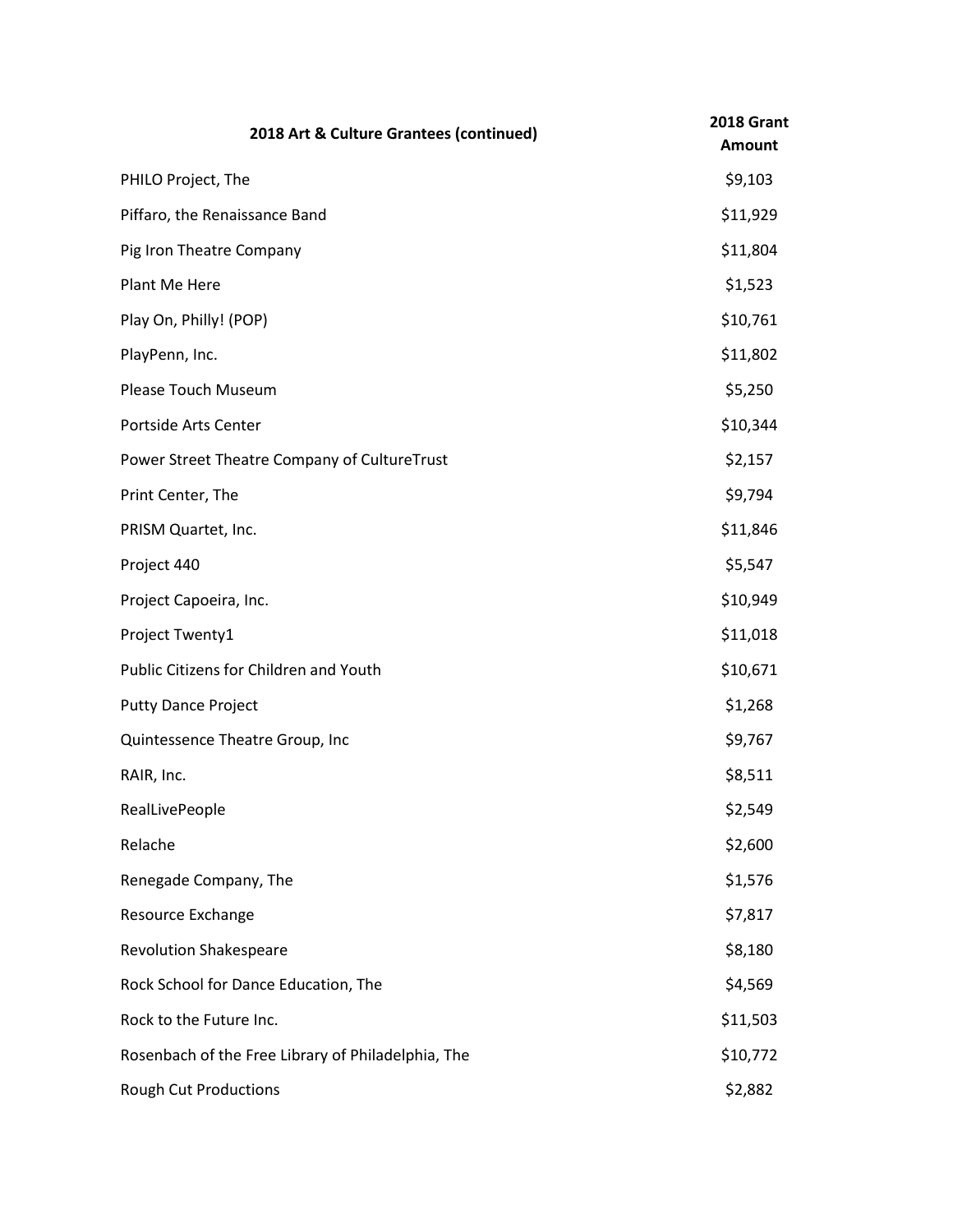| 2018 Art & Culture Grantees (continued)           | 2018 Grant<br><b>Amount</b> |
|---------------------------------------------------|-----------------------------|
| Sam Tower + Ensemble                              | \$5,030                     |
| Schuylkill Center for Environmental Education     | \$3,675                     |
| Scribe Video Center, Inc.                         | \$11,167                    |
| SEAMAAC                                           | \$6,809                     |
| <b>Second State Press</b>                         | \$7,736                     |
| Settlement Music School                           | \$11,448                    |
| Shakespeare in Clark Park                         | \$11,458                    |
| <b>Simpatico Theatre Project</b>                  | \$8,420                     |
| <b>Singing City</b>                               | \$10,544                    |
| Slought Foundation                                | \$8,582                     |
| <b>Small But Mighty Arts</b>                      | \$2,174                     |
| Smith Memorial Playground & Playhouse             | \$4,662                     |
| Soapbox: Community Print Shop & Zine Library, The | \$895                       |
| South Asian American Digital Archive              | \$10,162                    |
| South Street Headhouse District Foundation        | \$3,625                     |
| Spells Writing Lab, Inc.                          | \$2,952                     |
| Spiral Q Puppet Theater                           | \$11,399                    |
| Stagecrafters, The                                | \$9,269                     |
| Stenton, NSCDA/PA                                 | \$13,525                    |
| Studio Incamminati                                | \$9,849                     |
| Subcircle, Inc.                                   | \$2,728                     |
| Swim Pony Performing Arts                         | \$10,163                    |
| Taller Puertorriqueño, Inc.                       | \$11,579                    |
| <b>Tangle Movement Arts</b>                       | \$7,724                     |
| Team Sunshine Performance Corporation             | \$8,740                     |
| Tempesta di Mare                                  | \$9,736                     |
| Temple Contemporary                               | \$6,488                     |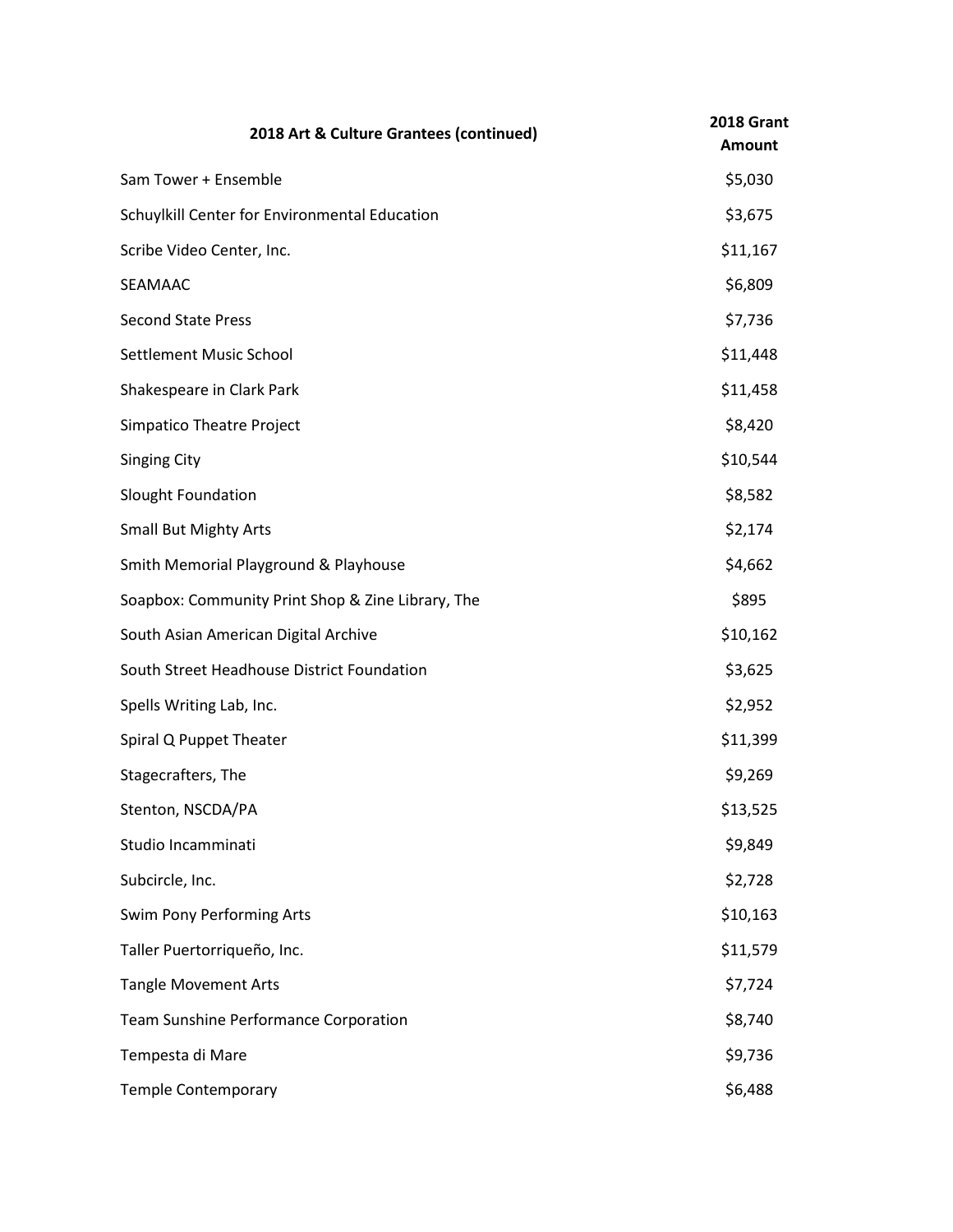| 2018 Art & Culture Grantees (continued)                     | 2018 Grant<br><b>Amount</b> |
|-------------------------------------------------------------|-----------------------------|
| Temple University Music Preparatory Division                | \$7,994                     |
| <b>Termite TV Collectve</b>                                 | \$8,184                     |
| Theater Encore of Culture Trust of the Greater Philadelphia | \$1,067                     |
| <b>Theatre Exile</b>                                        | \$8,822                     |
| Theatre in the X                                            | \$1,259                     |
| Theatre Philadelphia                                        | \$3,804                     |
| thINKingDANCE                                               | \$2,753                     |
| Three Aksha                                                 | \$9,067                     |
| <b>Tiny Dynamite</b>                                        | \$9,892                     |
| Tongue & Groove Spontaneous Theater of CultureTrust         | \$1,859                     |
| Tribe of Fools                                              | \$2,356                     |
| Trinity Center for Urban Life                               | \$6,831                     |
| <b>Twelve Gates Arts</b>                                    | \$6,700                     |
| University City Arts League                                 | \$11,942                    |
| University of PA Museum of Archeology and Anthropology      | \$8,684                     |
| <b>Urban Creators</b>                                       | \$9,687                     |
| <b>Usiloquy Dance Designs</b>                               | \$6,352                     |
| Variant 6                                                   | \$506                       |
| Village of Arts and Humanities, The                         | \$10,794                    |
| Vision Driven Artists of CultureWorks Greater Philadelphia  | \$4,580                     |
| Vox Populi, Inc                                             | \$11,552                    |
| Wagner Free Institute of Science                            | \$13,288                    |
| <b>Walnut Street Theatre</b>                                | \$12,025                    |
| Warrior Writers of CultureTrust Greater Philadelphia        | \$9,292                     |
| Warriors of the Wonderful Sound                             | \$3,317                     |
| Weathervane Music Organization                              | \$11,311                    |
| West Park Cultural Center                                   | \$11,935                    |